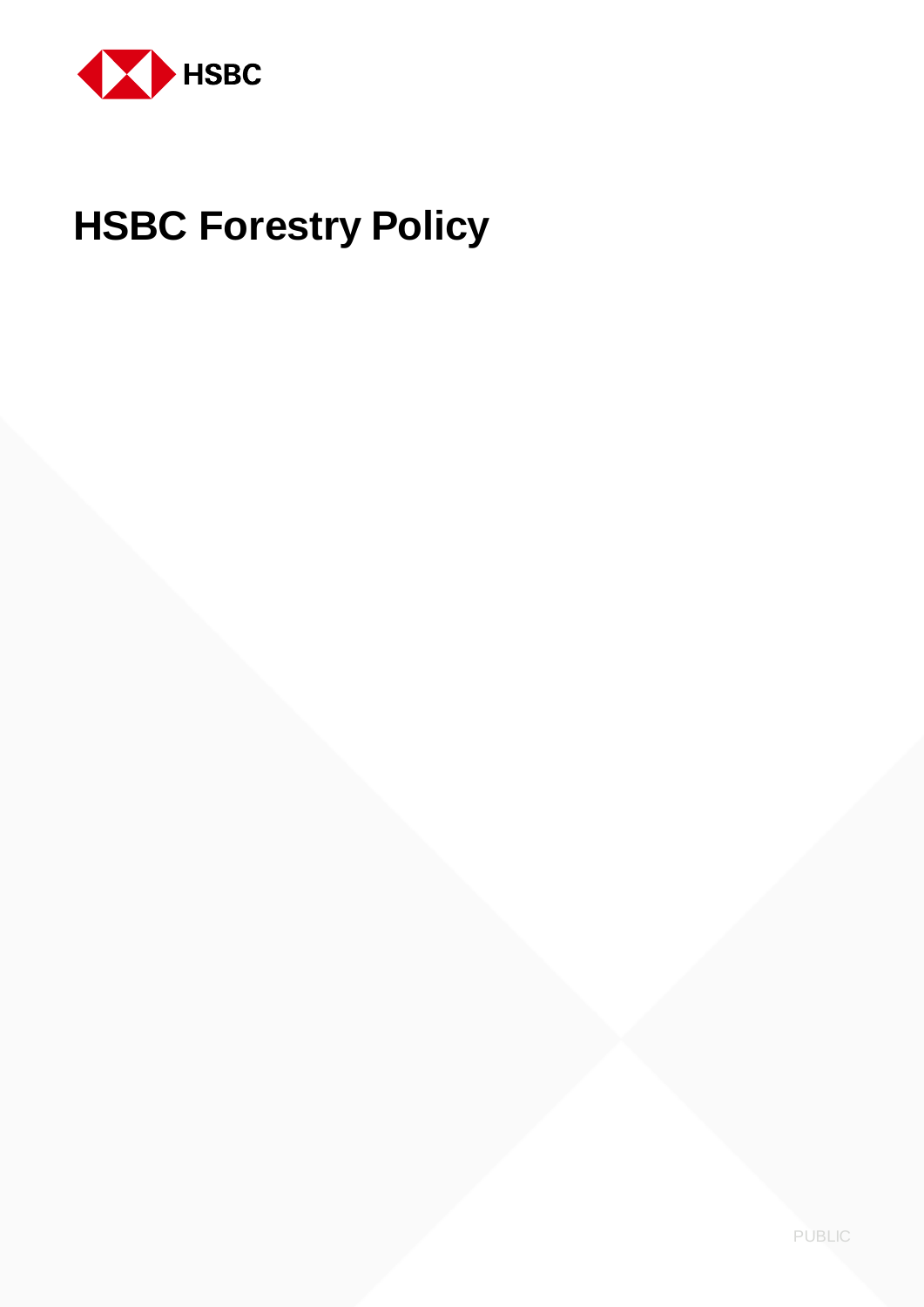## **Forestry Policy**

This document is one of HSBC's sustainability risk policies. It should be read in conjunction with Introduction to HSBC's Sustainability Risk Policies, which is available on the Sustainability risk page of the bank's corporate [website,](https://www.hsbc.com/our-approach/risk-and-responsibility/sustainability-risk) and explains common features and technical terms.<sup>1</sup>

#### **Introduction**

The world has around 4 billion hectares of forest. 60% is used primarily for the production of wood, paper and non-wood products (mainly food). Timber and wood products were valued at US\$227 billion in 2016. A further 33% is primary (or high conservation value<sup>2</sup>) forest, commonly called rainforest in tropical regions and containing a disproportionately large share of the world's rare species of animals and plants. Forests also provide a home and livelihood for millions of indigenous and other people.

Deforestation, often through illegal logging, has had significant negative impacts on the environment, on people and – as rainforests are a particularly important store of carbon - on climate change.

### **HSBC's approach**

HSBC does not wish to finance unacceptable impacts in this potentially high-risk sector. We wish to ensure that our customers operate in accordance with good international practice, helping those that make acceptable progress, but closing relationships with those who do not meet our standards. We also need to ensure that commitments made by HSBC can be successfully checked. As the forestry sector has credible certification schemes with a material market share, we use certification to check that customers meet our standards.

An independent certification scheme confirms that specific customer operations either meet a range of legal, environmental and social standards or have a time-bound plan to do so. They allow producers, processors and traders to prove to buyers, banks and others that their products are from a sustainably managed source. Credible schemes have a broad membership, including companies and non-government organisations (NGOs), and offer a complaints system to investigate allegations of non-compliance.

### **Sector Definitions**

The policy relates to business customers involved in:

a) Production: logging, including the management of forest plantations, but excluding rubberwood (see the Agricultural Commodities Policy).

b) Supply chain:

- Processing, such as sawmilling;
- Timber or lumber manufacturing, such as panel products or wooden furniture, but excluding small businesses for whom certification is inappropriate such as craftsmen operating as sole traders and rubberwood;
- Timber or lumber trading including exporters, importers and major wholesalers, but excluding small wholesalers (principally those who buy from importers) and all retailers; and
- The manufacturing and wholesale trading of pulp and paper

c) "Non-sector" businesses, which are not defined above or in HSBC's Agricultural Commodities Policy, but may have similar impacts (such as forest clearance for mines, housing, pipelines or dams)

<sup>&</sup>lt;sup>1</sup>The policy is made public for information only. HSBC's sustainability risk policies are for HSBC's use only and HSBC shall owe no liability to third parties in relation to them.

<sup>2</sup> High Conservation Values (HCVs) are critical ecological attributes, ecosystem services or social functions – f or example, forests containing endangered species or key hunting areas or sacred burial grounds of local communities.